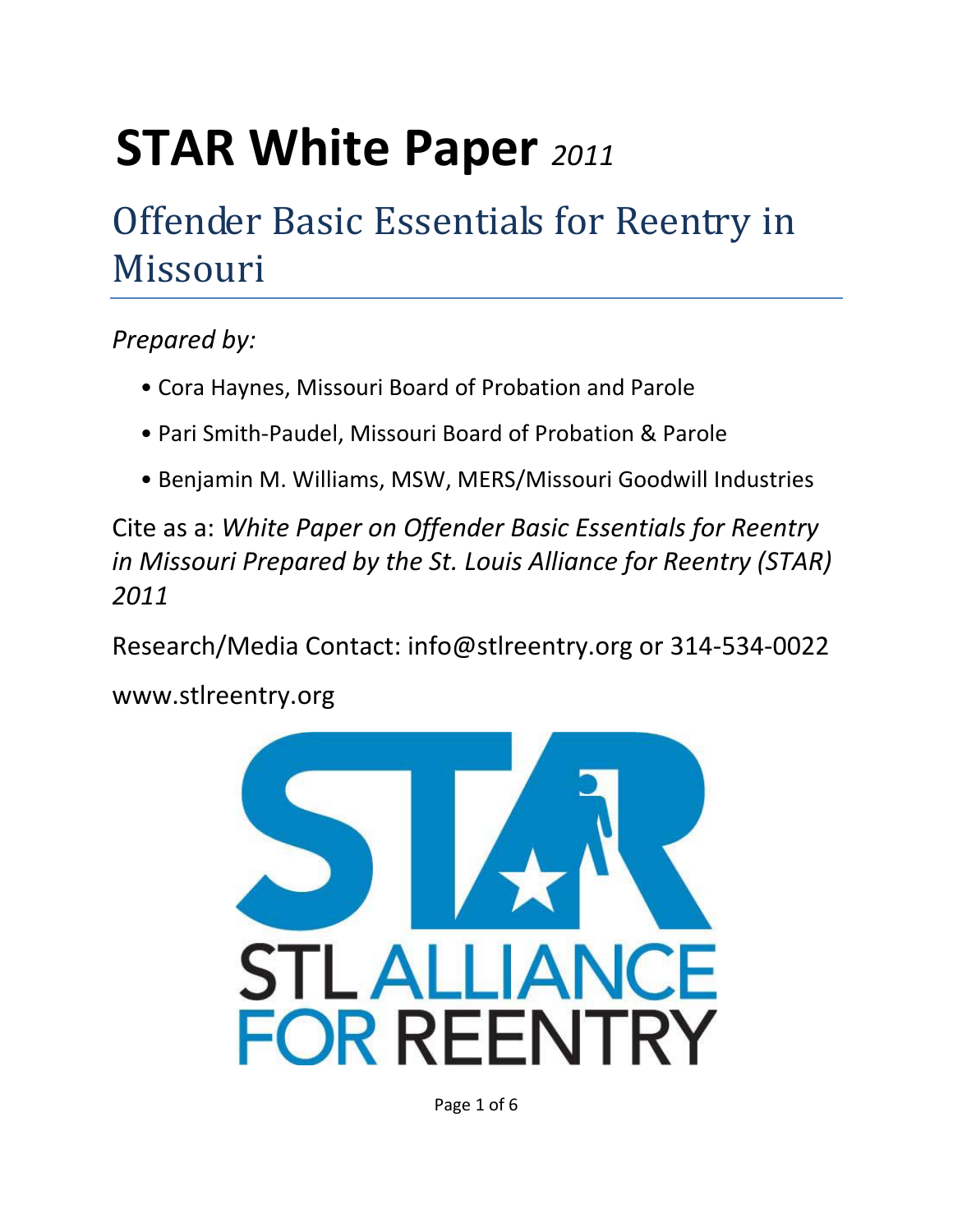#### *St. Louis Alliance for Reentry (STAR) White Paper Offender Basic Essentials for Reentry (State of Missouri) 2011*



*This paper is one of a series completed by STAR. Other papers on a variety of ex-offender topics may be accessed at [www.stlreentry.org.](http://www.stlreentry.org/)* 

## **OFFENDER BASIC ESSENTIALS FOR REENTRY**

#### *Definition*

 $\overline{\phantom{a}}$ 

*Basic needs for offenders are defined as food, clothing, shelter, transportation, and personal identification. When these needs go unmet, ex-offenders are more likely to return to a criminal lifestyle<sup>1</sup> .* 

*The U.S. Department of Justice estimates that approximately 650,000 offenders are released from state and federal institutions to the community, which does not include those offenders released from area jails. 1 Furthermore, approximately 7,225,800 in 2009 were on either on probation, parole and either in jail and/or prison.<sup>2</sup> The Missouri Department of Corrections currently supervises approximately 74,277 offenders on community based supervision and houses over 30,000 offenders in institutions across the state. An overview of specific regions indicates that approximately 17,375 offenders are supervised in the St Louis area. Specifically, 11,916 probation cases, 4,627 parole cases, 471 interstate cases and 356 deferred prosecution cases.<sup>3</sup> Re-entry challenges faced by offenders, either returning from area institutions and/or offenders attempting to re-enter communities as productive community members, range from housing, employment, transportation, health care, substance abuse, education, mental health and basic essentials. A study conducted by the Urban Institute revealed that offenders who successfully re-enter the community must have transportation, clothing, food, amenities, financial resources, documentation, housing, employment, education, health care and support systems.<sup>4</sup> Successful re-integration requires pre-release planning, community partnerships and resource development.* 

*Research indicates employment is associated with lower recidivism rates, however, obtaining and maintaining employment relies on offenders providing identification.<sup>5</sup> Moreover, offenders typically do not have financial resources to pay or are unclear as to the process by which to obtain proper identification. A review of the incarcerated population in the Missouri Department of Corrections in June of 2009 revealed that offenders, 25 to 29 years of age, represented the largest population in Missouri institutions. Further, offenders, 20 to 29 years of age, represented the largest population on community based supervision. 6 Due to offender age and lack of education/vocational readiness, accessing proper identification is paramount to successful re-entry. Initiating the process of obtaining birth certificates* 

<sup>&</sup>lt;sup>1</sup> La Vigne, N., Davies, E., Palmer, T., & Halberstadt, R. (2008). Release Planning for Successful Reentry: A Guide for Corrections, *Service Providers, and Community Groups. Washington, DC: Urban Institute.*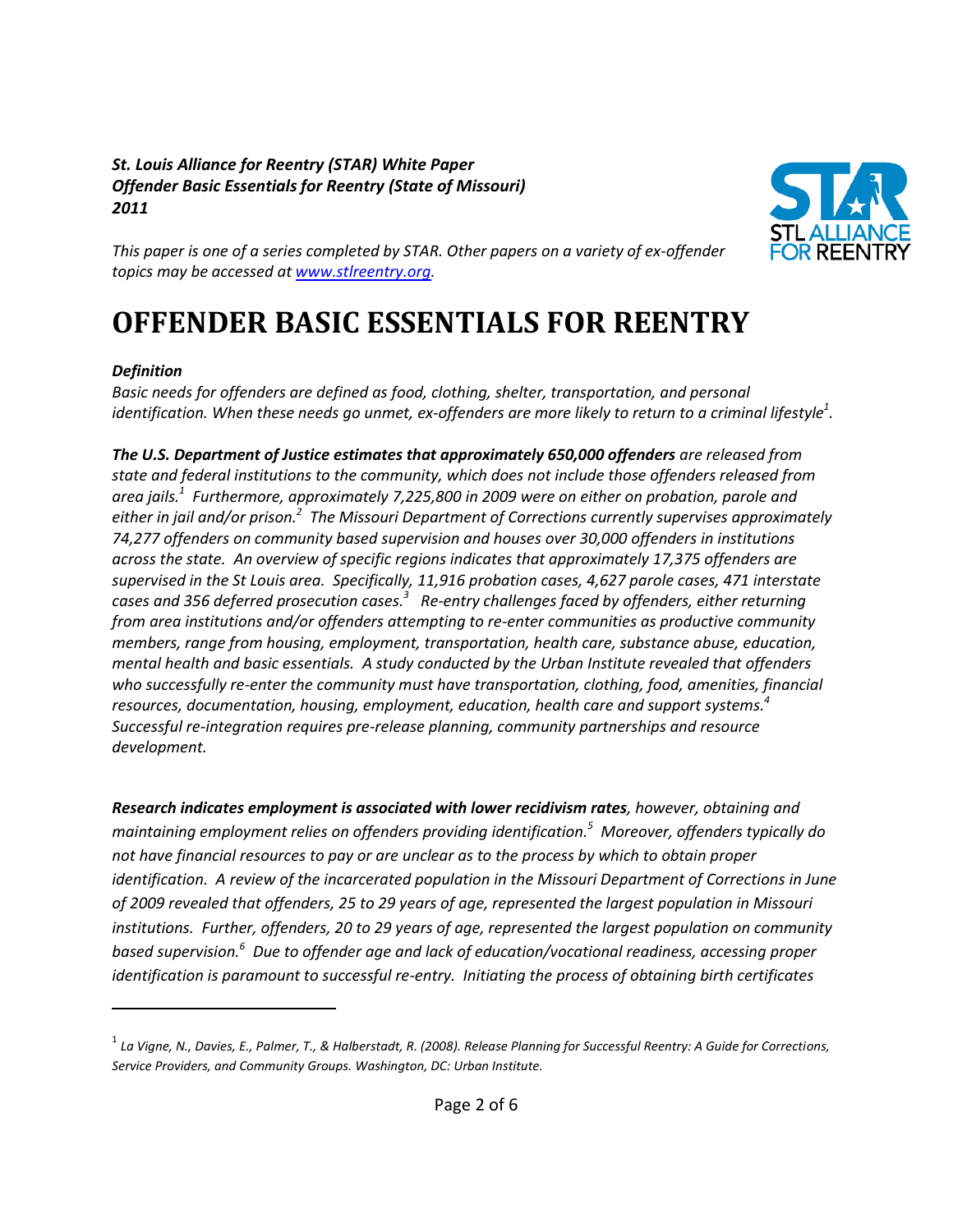*and social security cards prior to release or on the first day of community based supervision can eliminate future employment/educational barriers.* 

*Pre-release Activities and Readiness programs increase job placement/retention upon release and reentry into the community. Addressing essential needs through assessment and basic skills training prior*  to release and placement increases attainment/retention of employment and decreases overall *recidivism. Approximately two thirds of offenders who are released from institutions are re-arrested within three years. <sup>7</sup> Chicago's Safer Foundation assisted 1,102 offenders to find employment and over 60 percent retained employment after 30 days when they received case management services including budgeting, clothing, transportation and skill training. 8 Research has revealed that offenders who participate in prison industries are 24 percent less likely to recidivate; offenders who participate in vocational or occupational training are 33 percent less likely to recidivate; offenders who participate in education programs are 16 percent less likely to recidivate; and offenders who complete the residential drug abuse treatment programs are 16 percent less likely to recidivate. 9* 

Life Skills literature indicates a large percentage of offenders lack basic life skills necessary for *successful community re-entry. Life skills include time management, appropriate clothing related to interviewing and daily employment retention, financial planning and implementation, parenting, transportation and day to day household management skills. Case-management and life skills classes focusing on day to day activities, parenting and financial resources are essential to the overall success to offender re-entry.<sup>10</sup>*

*The lack of resources to address offender health issues, mental health and/or physical disabilities, is a significant barrier to re-entry thus increasing overall recidivism.<sup>11</sup> A review of the prison population reveals that approximately eight to sixteen percent of offenders had one identified serious mental disorder.<sup>12</sup> Furthermore, mental illnesses of schizophrenia, major depression, bi-poplar disorder and post traumatic stress disorder within the prisons are two to four times higher that the general population.<sup>13</sup> Offenders, especially older offenders, have a multitude of health problems, including cardiovascular disease, diabetes, arthritis, hypertension, and cancer.<sup>14</sup> Approximately 48.6 percent of the offenders incarcerated in the Missouri Department of Corrections, as of June 30, 2010 had health problems, ranging from routine to residential, and approximately 50 percent of offenders had mental health problems, ranging from minimal impairment to residential unit.<sup>15</sup>*

*Addressing offender basic essentials requires a collaborative effort with community-based agencies. The following describes collaborative efforts between the Missouri Department of Corrections and area agencies to address offender essential needs:*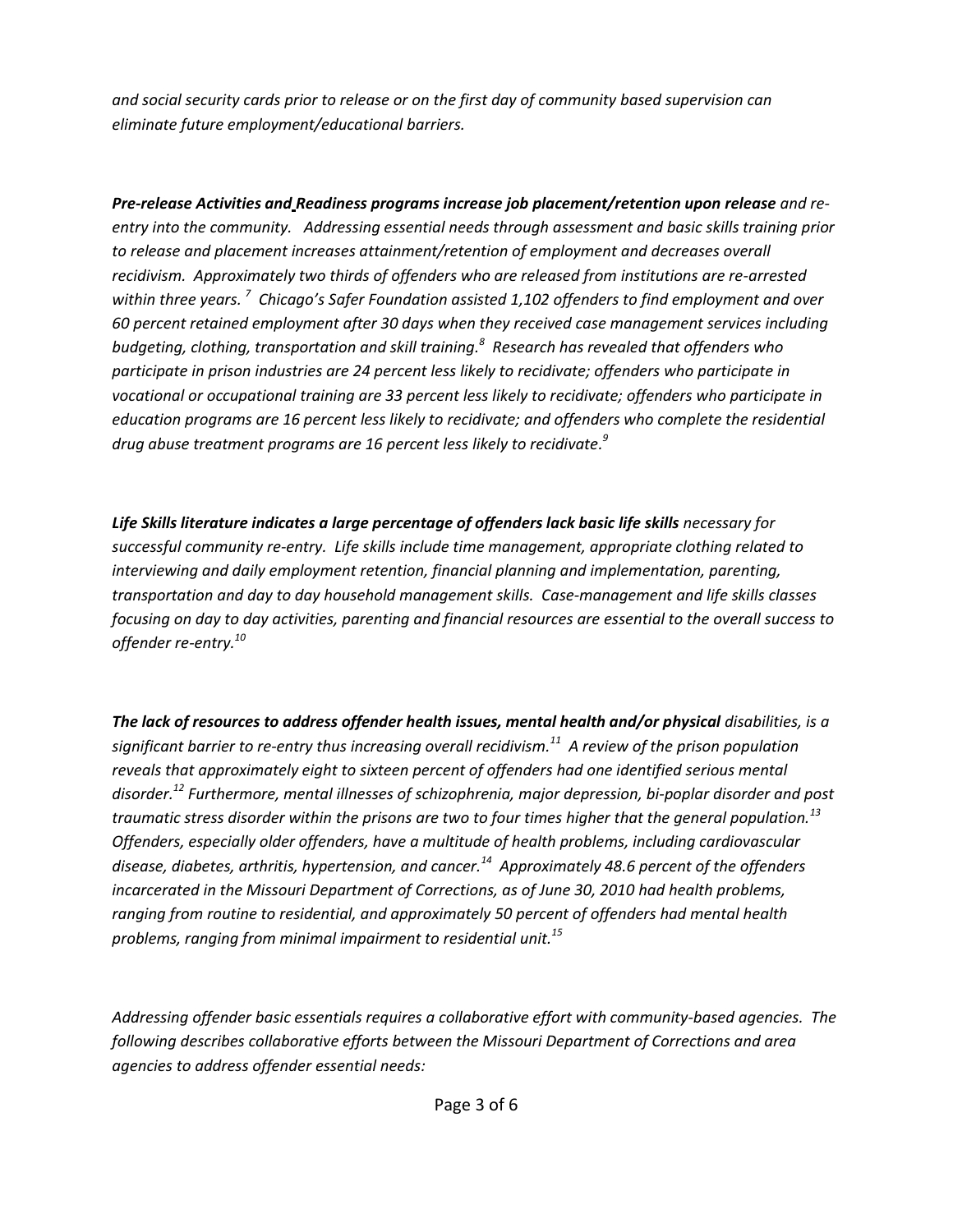- *Missouri Department of Corrections and the Missouri Department of Revenue formed a partnership to assist offenders in obtaining state identification cards prior to release from the institution. In 2010, 2250 offenders received an identification card prior to their release from the institution.*
- *Missouri Department of Corrections and the Department of Health and Senior services formed a partnership to assist offenders with applying and obtaining birth certificates. In 2010, 5,380 offenders obtained their Missouri Birth Certificate and 2,250 offenders applied for out of state certificate.*
- *Missouri Department of Corrections and the Social Security Administration has permitted institutions to assist offenders with applying and obtaining social security cards prior to and/or shortly after release.*
- *Missouri Department of Corrections, Missouri Veterans Commission and the Department of Veterans Affairs partnered to assist offenders incarcerated and on community based supervision with benefits, case management, housing, health care and life skills.*
- *The Inner change Freedom Initiative at Algoa Correctional Center and the Women's Reception, Diagnostic and Correctional Center enable a faith based program to provide pre and post release case management including mentoring and re-entry services.*
- Page 4 of 6 *Missouri Department of Corrections and the Department of Mental Health partnered to assist mentally ill offenders with re-entry by linking offenders*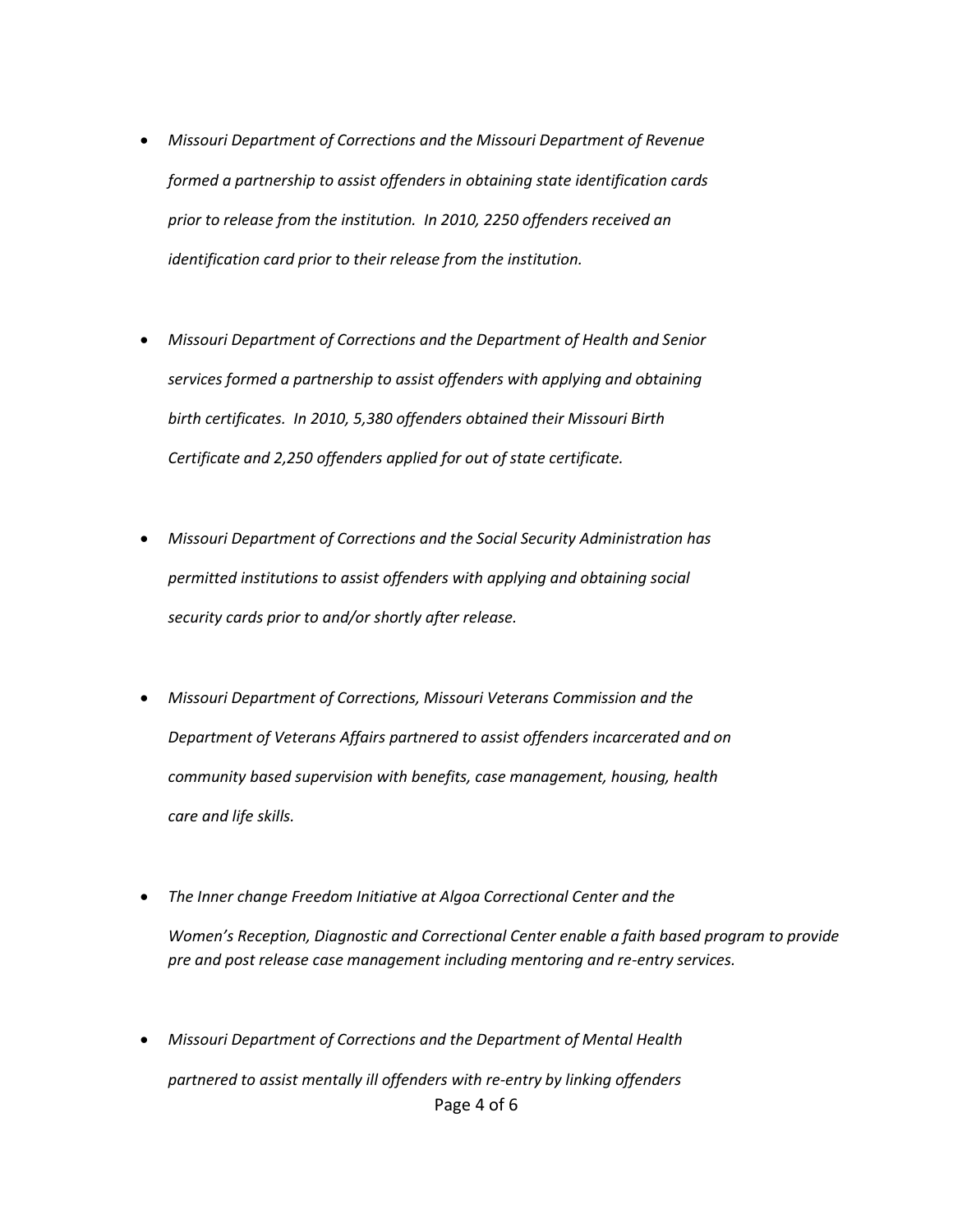*with mental health agencies within the community. Case management, medication and counseling were provided to 1,023 offenders in 2010.*

- *Missouri Department of Corrections, Department of Social Services and the Department of Mental Health partnered to enable offenders to apply for Medicaid 90 days prior to their release. Approximately nine institutions have been trained to assist offenders with the application process since 2007.*
- *Missouri Department of Corrections and the Family and Community Trust partnered to develop the resource of Parenting from Prison.*
- *Missouri Department of Corrections and the Big Brothers Big Sisters of Eastern Missouri partnered to provide mentoring services to children of incarcerated parents.*
- *Contracts award money to community based agencies for re-entry services including identification cards, birth certificates, bus tickets, substance abuse/mental health treatment, wrap around case management, housing and education/employment assistance.*

 $\overline{\phantom{a}}$ 

*<sup>1</sup> U.S. Department of Justice, Bureau of Justice Statistics. (2002).*

*<sup>2</sup> U.S. Department of Justice, Bureau of Justice Statistics. (2009).*

*<sup>3</sup> Missouri Department of Corrections, (2010).*

<sup>4</sup> *Corrections Corporation of America, Research Institute. (2010).*

<sup>5</sup> *Urban Institute. (2006).*

<sup>6</sup> *Missouri Department of Corrections. (2010).*

<sup>7</sup> *McDonald, George T., "Testimony of George T. McDonald before the House CJS Subcommittee." (March,2009).*

<sup>8</sup> *National Institute of Justice. (1998).*